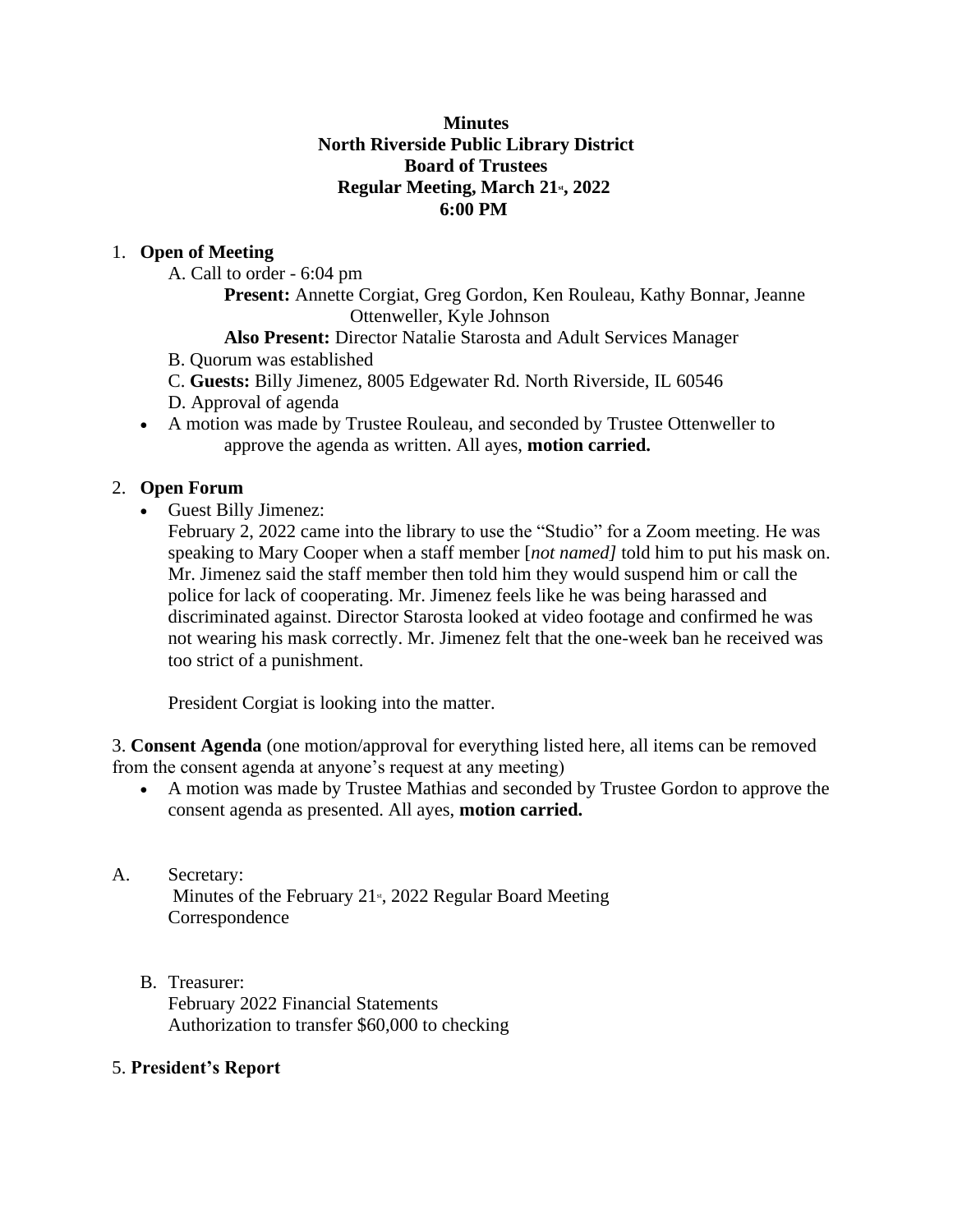• President Corgiat would like to hold an informal gathering in the near future with topics to discuss about the Board as an entity. President Corgiat feels that the Board does not act like one "whole" anymore because of the strain of the pandemic and would like to have a meeting to determine how to work together better.

### 6. **Director's Report**

- Completed Book Lockers training through SWAN and Smiota; will be wrapped with graphics in coming weeks; soft launch coming soon
- Received \$25,000 grant from the government that will be going to needs and desires from all departments– including circulation for a self checkout system.
- Memorial books are gradually picking up since the pandemic.

## 7. **Committee Reports**

- A. Advocacy (Johnson) (informational)
	- Met with department managers about advocacy in the community. NRPL administration will be getting Trustee Johnson a list of businesses that have partnered with in the past.
	- Trustee Johnson would like a calendar from President Corgiat that contains events in the village coming up
	- Plans to partner with these businesses for coupons, gift cards, etc. in exchange for displaying our newsletter or helping with SRP signups.
- B. Building & Grounds (Rouleau) (informational)
	- Still waiting for Utica to talk to us about water in the basement
		- o As of 3/21/22, no water has showed up again in the mechanical room
		- o It is incredibly mysterious
	- Trustee Rouleau wants to install bike racks in front of the library.
		- o Director Starosta confirmed that bike racks were budgeted into the new grant.
		- o New bike racks will be bolted in the concrete, while the old ones were too rusted and poured into the old concrete
	- Asphalt has not been scheduled yet; was originally supposed to occur later in the spring.
- C. Finance (Bonnar) (informational)
	- Bonnar reviewed the budget for 2022-23 and did not see any problems, issues or concerns.
- D. Personnel (Gordon) (informational)
	- The Adult Services Manager is leaving.
	- Teen Manager will become Adult & Teen Manager.
	- Britney Musial (Teen Manager) is the current Technical Services Manager for upstairs materials, and a youth services associate conducts technical services for downstairs.
		- o Therefore, Director Starosta will be creating a full-time technical services position which frees Ms. Musial and youth services staff from processing materials.
		- o This way, all materials will go through one person instead of multiple people.